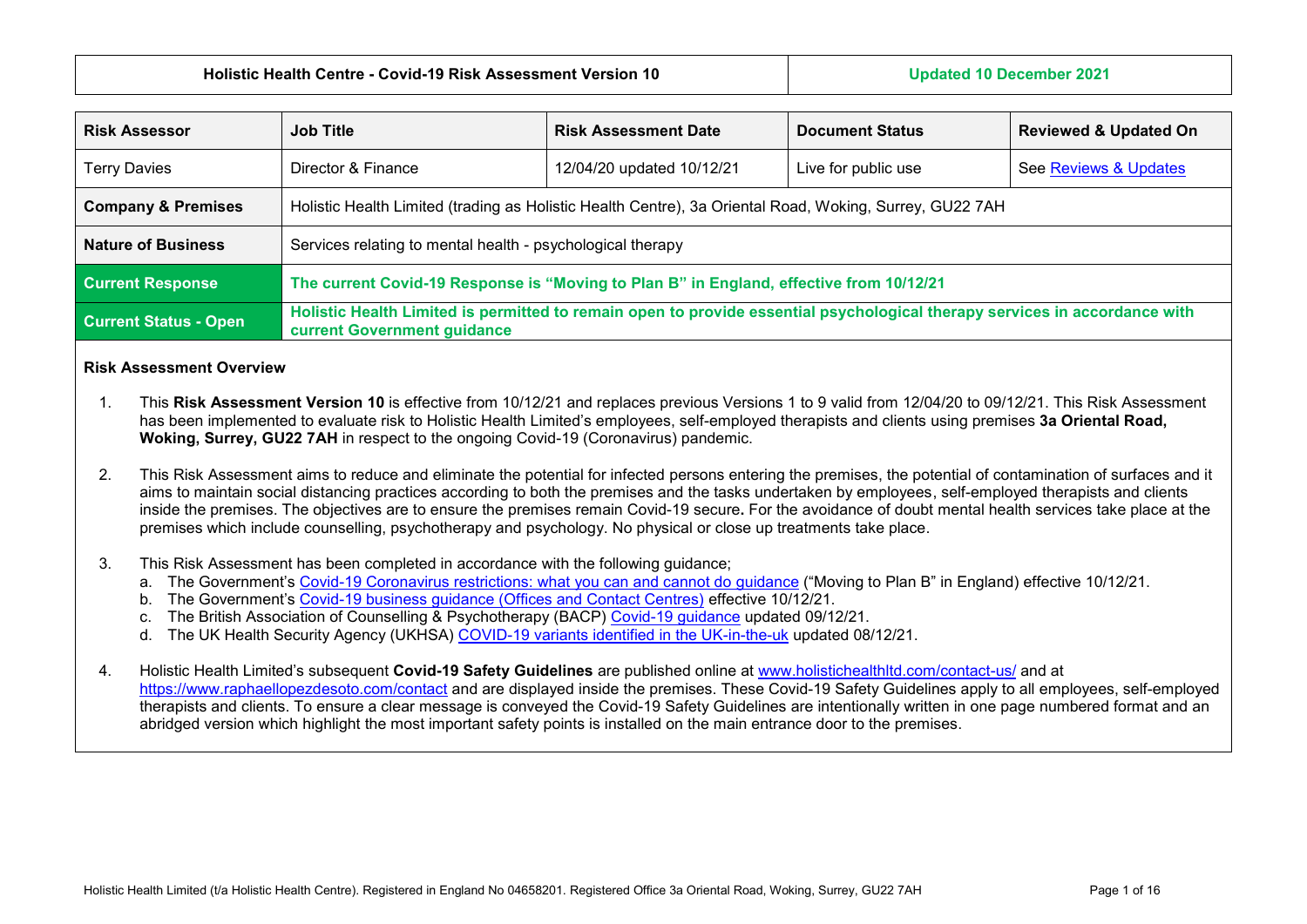| <b>Covid-19 Risk Factors</b>                                                        | <b>Existing Controls</b>                                                                                                                                                                                                                                                                                                                                                                                                                                                                                                                                                                                                                                                                                                                                                                                                                                                                                                                                                                                                                                                                                                                                                                                                                                                                                                                                                                                                                              | <b>Further Measures</b>                                                                                                                                                                                                                                                                                                                                                                                                                                                                                                                                                                                                                                                                                                                                                                                                                                                                                                                                                                                                                                                                                                                                                                                                                                                                             |
|-------------------------------------------------------------------------------------|-------------------------------------------------------------------------------------------------------------------------------------------------------------------------------------------------------------------------------------------------------------------------------------------------------------------------------------------------------------------------------------------------------------------------------------------------------------------------------------------------------------------------------------------------------------------------------------------------------------------------------------------------------------------------------------------------------------------------------------------------------------------------------------------------------------------------------------------------------------------------------------------------------------------------------------------------------------------------------------------------------------------------------------------------------------------------------------------------------------------------------------------------------------------------------------------------------------------------------------------------------------------------------------------------------------------------------------------------------------------------------------------------------------------------------------------------------|-----------------------------------------------------------------------------------------------------------------------------------------------------------------------------------------------------------------------------------------------------------------------------------------------------------------------------------------------------------------------------------------------------------------------------------------------------------------------------------------------------------------------------------------------------------------------------------------------------------------------------------------------------------------------------------------------------------------------------------------------------------------------------------------------------------------------------------------------------------------------------------------------------------------------------------------------------------------------------------------------------------------------------------------------------------------------------------------------------------------------------------------------------------------------------------------------------------------------------------------------------------------------------------------------------|
| <b>Contact with infected</b><br>persons                                             | All employees, and self-employed therapists and clients must observe<br>our Covid-19 Safety Guidelines which specifically emphasise; "If you,<br>anyone in your household, or anyone you have had recent contact with<br>has any Covid-19 symptoms which include; a new continuous cough, a<br>high temperature, or a loss of or change to your sense of taste or smell<br>please do not come to the centre". This important message is further<br>reiterated on the entrance door to the premises. Covid-19 specific<br>signage has also been installed inside the premises.<br>Holistic Health Limited keeps an attendance log of all persons who<br>have entered the premises should it be required for contract tracing by<br>NHS Track & Trace / National Institute for Health Protection (NIHP).<br>This attendance log includes the person's name and telephone<br>number, appointment date and time. No additional data will be<br>collected for this purpose. This temporary data is held in accordance<br>with Holistic Health Limited's Data Protection Policy (Clients) and is<br>securely deleted after 21 days. If a child or young person attends the<br>premises the contact details for the adult "lead member" will be logged,<br>i.e. the child or young person's parent, foster or adoptive parent or<br>carer; https://www.gov.uk/guidance/maintaining-records-of-staff-<br>customers-and-visitors-to-support-nhs-test-and-trace | Employees, and self-employed therapists are responsible for<br>mitigating Covid-19 risks, if an attending client has Covid-19<br>symptoms the therapy session must stop straight away and<br>the client must be signposted for help to NHS telephone 111<br>https://www.nhs.uk/using-the-nhs/nhs-services/urgent-and-<br>emergency-care/nhs-111/ The event must be documented<br>and reported immediately to Terry Davies who will contact<br>NHS Track & Trace telephone 119<br>https://www.nhs.uk/conditions/coronavirus-covid-19/testing-<br>and-tracing/ to obtain guidance, and to hand over the<br>temporary attendance log of all persons who have attended<br>the premises in the last 21 days.<br>NHS Track & Trace / National Institute for Public Health<br>(NIPH) and this Risk Assessment will be updated once the<br>Government confirm the contact details for the new NIPH.<br>Holistic Health Limited's Data Protection Policy (Clients) is<br>available on request and self-employed therapists are to<br>update their own privacy or data protection policies to include<br>this sharing of temporary client contact data with Holistic<br>Health Limited, and in turn with NHS Track & Trace, soon to<br>be the National Institute for Health Protection (NIHP) if<br>required. |
| Proximity of employees,<br>and self-employed<br>therapists, clients and<br>visitors | To minimise risk 2 metres social distancing remains in force.<br>2 metres social distancing is achieved in therapy room 3 which allows<br>for the therapist and a maximum of 2 clients at one time, and in<br>therapy room 4 which allows for the therapist and 1 client at one time.<br>These restrictions ensure that these therapy rooms remain Covid-19<br>secure. Although guidance is met for additional risk mitigation the<br>therapist and client need to decide if the therapy session will take place<br>wearing a face mask or face covering, and the Government's face<br>mask exemptions will need to be considered;<br>https://www.gov.uk/government/publications/face-coverings-when-to-<br>wear-one-and-how-to-make-your-own                                                                                                                                                                                                                                                                                                                                                                                                                                                                                                                                                                                                                                                                                                         | Social distancing 2 metres signage is prominently displayed in<br>the premises. Social distancing is also included in the Covid-<br>19 Safety Guidelines and clients will be verbally reminded as<br>required. The Covid-19 Safety Guidelines ask clients to wear<br>a face mask or face protection on arrival at the premises<br>(unless they are exempt or a young child under the age of<br>11). An emergency stock of face masks is located in Room 1<br>Office if required.                                                                                                                                                                                                                                                                                                                                                                                                                                                                                                                                                                                                                                                                                                                                                                                                                    |
| Proximity of employees,<br>and self-employed<br>therapists, clients and<br>visitors | Due to the size of the Waiting Room there is a risk that 2 metres<br>social distancing may not be achieved if clients are sitting waiting in<br>this area so this risk has been removed by taking the Waiting Room<br>out of use altogether. Clients are advised not to arrive early for their                                                                                                                                                                                                                                                                                                                                                                                                                                                                                                                                                                                                                                                                                                                                                                                                                                                                                                                                                                                                                                                                                                                                                        | Social distancing 2 metres signage is prominently displayed in<br>the premises. Social distancing is also included in the Covid-<br>19 Safety Guidelines and clients will be verbally reminded as<br>required. The Covid-19 Safety Guidelines ask clients to wear                                                                                                                                                                                                                                                                                                                                                                                                                                                                                                                                                                                                                                                                                                                                                                                                                                                                                                                                                                                                                                   |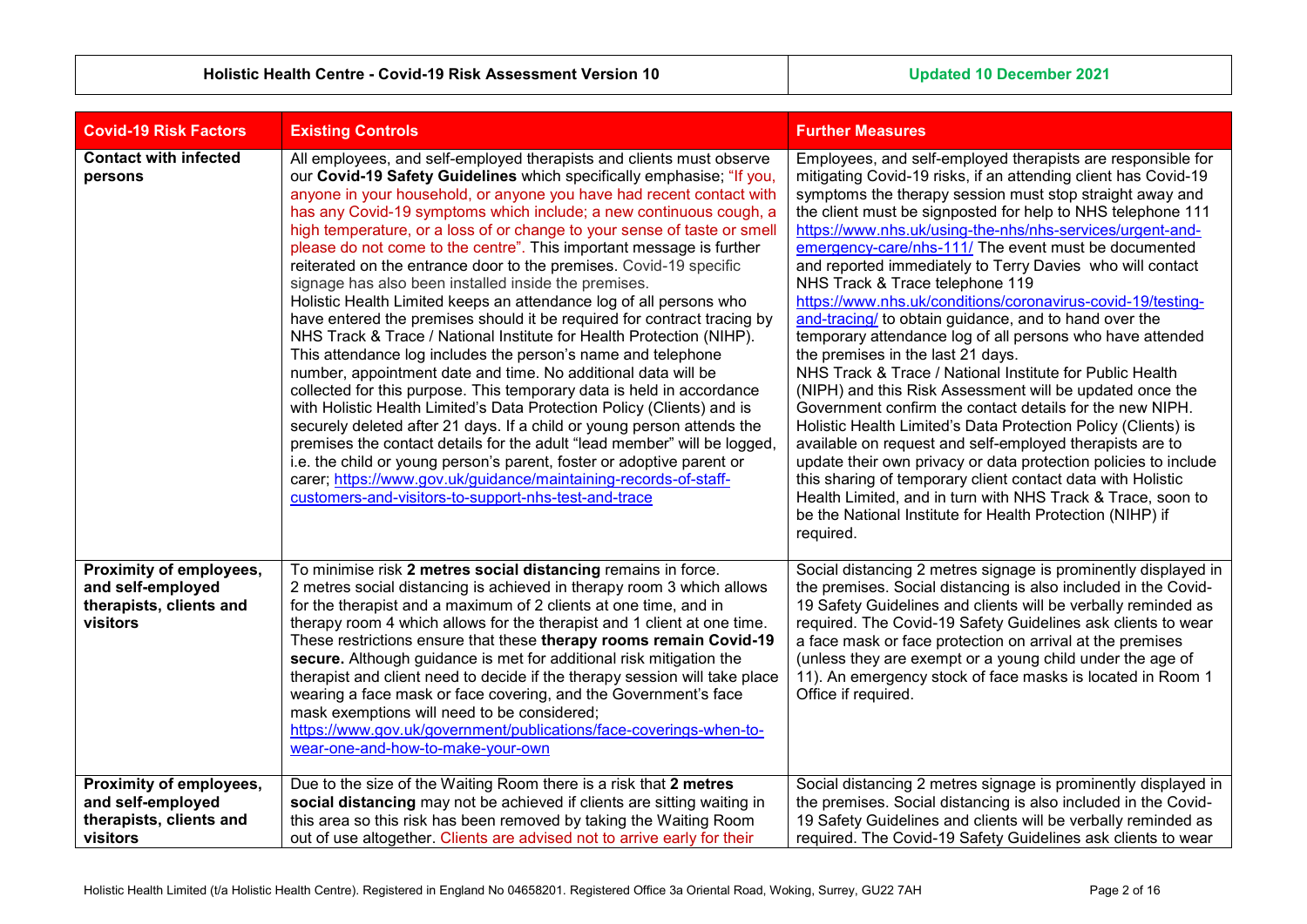| <b>Covid-19 Risk Factors</b>            | <b>Existing Controls</b>                                                                                                                                                                                                                                                                                                                                                                                                                                                                                                                                                                                                                                                                                                                                                                                                                                                                                                  | <b>Further Measures</b>                                                                                                                                                                                                                                                                                                                                                                                                                                                                                                      |
|-----------------------------------------|---------------------------------------------------------------------------------------------------------------------------------------------------------------------------------------------------------------------------------------------------------------------------------------------------------------------------------------------------------------------------------------------------------------------------------------------------------------------------------------------------------------------------------------------------------------------------------------------------------------------------------------------------------------------------------------------------------------------------------------------------------------------------------------------------------------------------------------------------------------------------------------------------------------------------|------------------------------------------------------------------------------------------------------------------------------------------------------------------------------------------------------------------------------------------------------------------------------------------------------------------------------------------------------------------------------------------------------------------------------------------------------------------------------------------------------------------------------|
|                                         | appointment as we cannot accommodate, instead clients will arrive at<br>their appointment start times and go straight into the therapy room.<br>Clients will not be allowed to wait in the Waiting Room. Client<br>appointment start times have been staggered where possible but it is<br>unavoidable that some clients may pass each other at less than 2<br>metres apart when going through the Waiting Room area, or when<br>going to and from the WC. To mitigate this risk clients are asked to<br>wear a face mask or face protection on arrival at the premises (unless<br>they are exempt or a young child under the age of 11);<br>https://www.gov.uk/government/publications/face-coverings-when-to-<br>wear-one-and-how-to-make-your-own                                                                                                                                                                      | a face mask or face protection on arrival at the premises<br>(unless they are exempt or a young child under the age of<br>11). An emergency stock of face masks is located in Room 1<br>Office if required.                                                                                                                                                                                                                                                                                                                  |
| Possibility of<br>contaminated surfaces | Client access has been restricted and only surfaces in the following<br>areas pose contamination risk; Entrance door, therapy room 3, WC<br>and the payment card terminal counter surface in room 1 office. The<br>premises is thoroughly sanitised and cleaned at least weekly, and<br>surfaces are sanitised when required on a daily basis, the products<br>used are; Evans Vanodine Safe Zone Plus™ professional Virucidal<br>disinfectant formulated for healthcare facilities and clinics, (Viruses EN<br>14476 effective against enveloped viruses including coronavirus with a<br>5 minute contact time), Bacteria MRSA (EN 1276) E.coli (EN 13697)<br>Pseudomonas aeruginosa, Staphylococcus aureus (EN 1276, EN<br>13697, EN 13727, EN 14561 and EN 16615). Yeast Candida albicans<br>(EN 13697, EN 1650, EN 13624, EN 14562 and EN 16615),<br>Mycobacteria (EN 14348). Bleach on hard surfaces as appropriate. | Products have been stockpiled and stock levels are monitored<br>and re-ordered as necessary. Special attention is paid to<br>sanitisation of high touch areas such as door handles and the<br>WC using Evans Vanodine Safe Zone Plus™.                                                                                                                                                                                                                                                                                       |
| Possibility of<br>contaminated surfaces | Hand sanitiser dispensers containing Purell® Advanced Hygienic Hand<br>Sanitising Foam (Conforms to EN 1500, Virucidal according to EN<br>14476, Bactericidal EN 1040, EN 13727, EN 1276 Yeasticidal, EN<br>1275, EN 1650, EN 13624, Fungicial EN 1650) are installed outside<br>the main entrance door to the premises, in the WC and at the payment<br>card terminal point in room 1 office. All persons are required to sanitise<br>their hand before entering the premises.<br>Evans Vanodine Trigon® Plus hand wash (EN 1499, EN 13727 & EN<br>1276; kills 99.999% of bacteria) is located in the WC. Single use paper<br>towels are located the WC and single use paper roll is located in Room<br>1 Office and Room 3. Disposable gloves are located in Room 1 Office.<br>Covid-19 specific signage has been installed throughout the premises.                                                                    | The Covid-19 Safety Guidelines ask clients to use hand<br>sanitiser provided outside the entrance door before entering<br>the premises. Covid-19 specific signage has been installed<br>throughout the premises, including hand washing instructions<br>in the WC. At intervals during the day the hand sanitiser, hand<br>wash paper consumables and disposable gloves will be<br>checked and replenished as necessary. Products have been<br>stockpiled and stock levels will be monitored and re-ordered<br>as necessary. |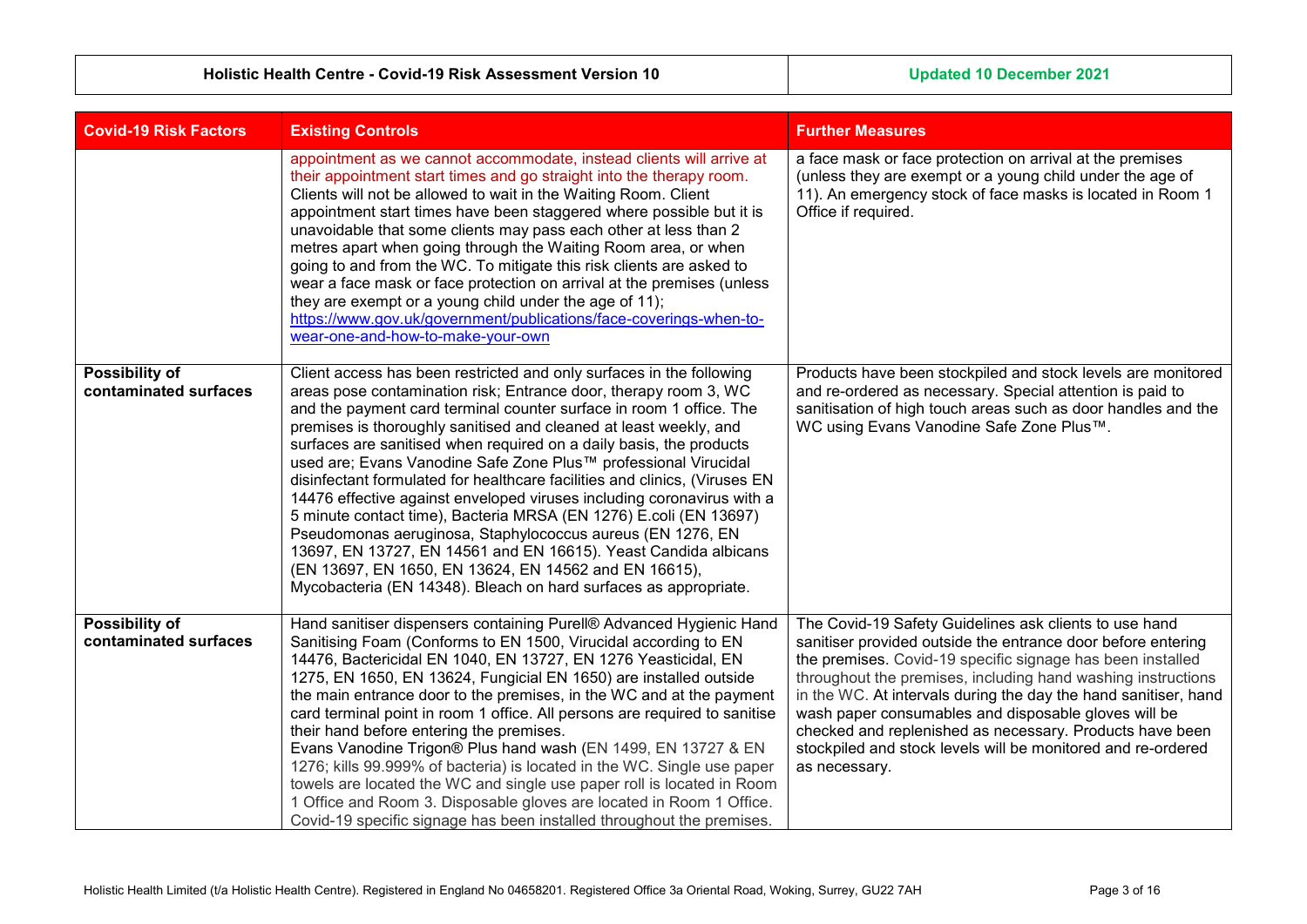| <b>Holistic Health Centre - Covid-19 Risk Assessment Version 10</b> |  |  |
|---------------------------------------------------------------------|--|--|
|---------------------------------------------------------------------|--|--|

**holistic Assessment Centre -** *Covid-Updated 10 December 2021* 

<span id="page-3-0"></span>

| <b>Covid-19 Risk Factors</b>            | <b>Existing Controls</b>                                                                                                                                                                                                                                                                                                                                                                                                                                                                                                                                                                                                                                                                                                                                                                                                                                                                                                                         | <b>Further Measures</b>   |
|-----------------------------------------|--------------------------------------------------------------------------------------------------------------------------------------------------------------------------------------------------------------------------------------------------------------------------------------------------------------------------------------------------------------------------------------------------------------------------------------------------------------------------------------------------------------------------------------------------------------------------------------------------------------------------------------------------------------------------------------------------------------------------------------------------------------------------------------------------------------------------------------------------------------------------------------------------------------------------------------------------|---------------------------|
| Possibility of<br>contaminated surfaces | To remove the risk of touch contamination the water machine has been<br>taken out of use altogether. No complimentary water or tea is<br>available. Clients are to consider hand to mouth risks and face mask<br>implications before bringing their own drink, clients must take the drink<br>away with them when they leave the premises.                                                                                                                                                                                                                                                                                                                                                                                                                                                                                                                                                                                                       | None required at present. |
| Possibility of<br>contaminated surfaces | To mitigate risk therapists are to restrict the use of any creative<br>materials including pens, pencils and paper to the bare minimum, only<br>materials that can be thoroughly sanitised can be used.                                                                                                                                                                                                                                                                                                                                                                                                                                                                                                                                                                                                                                                                                                                                          | None required at present. |
| Overcrowding<br><b>Considerations</b>   | A cautious approach has been adopted and to minimise risk as much<br>as possible. Currently only Psychotherapist Raphael Lopez de Soto is<br>practicing in person at the premises. No self-employed therapists are<br>currently practicing at the premises. The conservative 2 metres social<br>distancing remains in force. To reduce overcrowding room 1 office,<br>therapy room 2, therapy room 4 and the waiting room are all out of<br>use. Clients must arrive at their appointment start times and not before<br>and clients cannot wait in the waiting room. A maximum of 2 clients are<br>allowed in therapy room 3 at any one time. The amount of rooms in<br>use at the same time has been reduced from 3 to 1, which means that<br>the premises only operates at the very maximum of one-third<br>occupancy. The amount of therapists practicing at the centre has been<br>reduced from 6 to 1 which reduces footfall significantly. | None required at present. |
| <b>Restricting Access</b>               | Access to the premises is restricted to clients with pre-booked<br>appointments only. Deliveries are diverted to an alternate address.                                                                                                                                                                                                                                                                                                                                                                                                                                                                                                                                                                                                                                                                                                                                                                                                           | None required at present. |
| <b>Airborne Considerations</b>          | In addition to 2 metres social distancing for additional risk mitigation<br>therapists will practice with a window open in the therapy room which<br>will allow for continual supply of fresh air into the room, and the room<br>door is to be left open between clients for air change. If the air-<br>conditioning is used a window should be left open or ajar to allow for a<br>continual supply of fresh air into the therapy room. The windows in rear<br>room 1 office or therapy room 2, which remain out of use, will be open<br>which will allow for a continual supply of fresh air into the central<br>waiting room area and through the premises. When rear room 1 office<br>is occupied the window in this room will also be open to allow for<br>continual supply of fresh air into the premises. The WC window is kept<br>ajar for a supply of fresh air.                                                                        | None required at present. |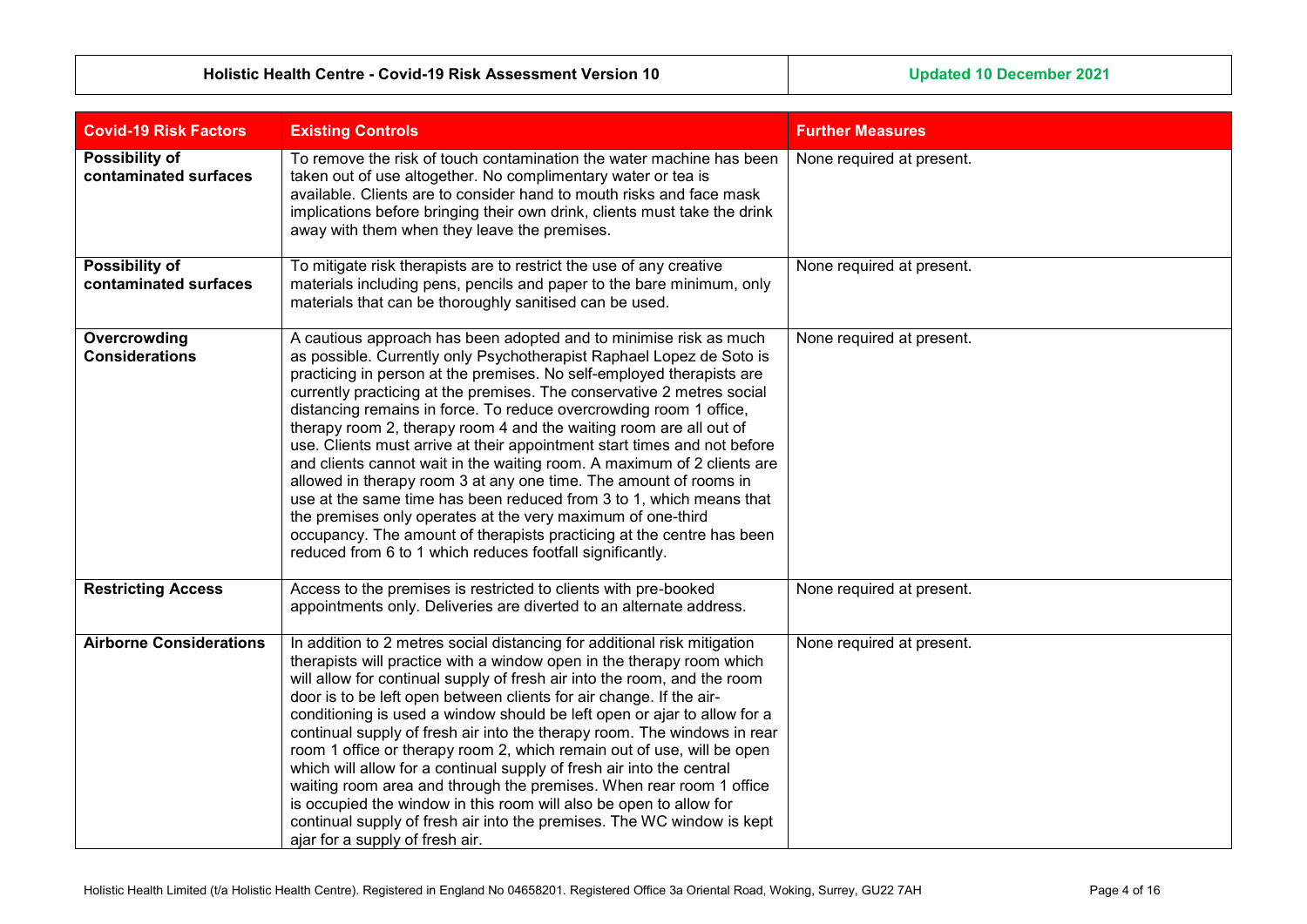| <b>Covid-19 Risk Factors</b>          | <b>Existing Controls</b>                                                                                                                                                                                                                                                                                                                                                                                                                                                                                                                                                                                                                                                                                                                                                                                                                                                                                                  | <b>Further Measures</b>                                                                        |
|---------------------------------------|---------------------------------------------------------------------------------------------------------------------------------------------------------------------------------------------------------------------------------------------------------------------------------------------------------------------------------------------------------------------------------------------------------------------------------------------------------------------------------------------------------------------------------------------------------------------------------------------------------------------------------------------------------------------------------------------------------------------------------------------------------------------------------------------------------------------------------------------------------------------------------------------------------------------------|------------------------------------------------------------------------------------------------|
| Safeguarding<br><b>Considerations</b> | Despite changes made to the way we operate and to reduce Covid-19<br>risks Safeguarding remains the top priority. This Risk Assessment and<br>subsequent mandatory Covid-19 Safety Guidelines do not in any way<br>change the actions to be taken in regards to Safeguarding whereas; If<br>the client is chaperoning a child or young person they must arrive at<br>the appointment start time and handover the child or young person<br>directly to the therapist, and then return to the centre at the agreed<br>collection time. The child or young person must never be left<br>unattended in the premises or be allowed to leave the premises alone<br>and it is the therapist's responsibility to ensure that the adult fully<br>understands this procedure. The therapist must also ensure the adult<br>will be contactable by mobile phone while the child or young person is<br>in the premises and their care. | This is explicitly highlighted in the Covid-19 Safety Guidelines.<br>None required at present. |
| <b>Fire Exit Considerations</b>       | This Risk Assessment and subsequent mandatory Covid-19 Safety<br>Guidelines do not in any way change the actions to be taken in the<br>event of fire whereas; All persons must exit the premises in an orderly<br>fashion either via the main fire exit through the entrance door in the<br>waiting room and down the main stairway, or if this is not possible<br>through the secondary fire exit in rear room 1 office and down the rear<br>fire exit steps. The fire assembly location is at the front of Travelodge.                                                                                                                                                                                                                                                                                                                                                                                                  | None required at present.                                                                      |
| <b>Covid-19 Resurgence</b>            | In the event of Covid-19 resurgence or another local or national<br>lockdown therapists may need to stop face-to-face therapy sessions<br>and revert back to remote working. Holistic Health Limited is prepared<br>for this eventuality and the switch to remote working can be actioned at<br>short notice. The premises will be secured and Holistic Health<br>Limited's Insurer will be informed. The Covid-19 Safety Guidelines<br>make reference to this eventuality and in such an event therapists will<br>contact their clients and offer the continuation of therapy sessions<br>online.                                                                                                                                                                                                                                                                                                                        | None required at present.                                                                      |
| <b>Covid-19 Further</b><br>Lockdown   | Review completed of business guidance for the new national<br>restrictions in England which are effective from 5 November 2020;<br>https://www.gov.uk/guidance/new-national-restrictions-from-5-<br>november<br>Review completed of the Health Protection (Coronavirus, Restrictions)<br>(England) (No. 4) Regulations 2020 which detail the current<br>Government Guidance, Part 3, (page 32) which states; Businesses                                                                                                                                                                                                                                                                                                                                                                                                                                                                                                   | Completed and expired on 02/12/20.                                                             |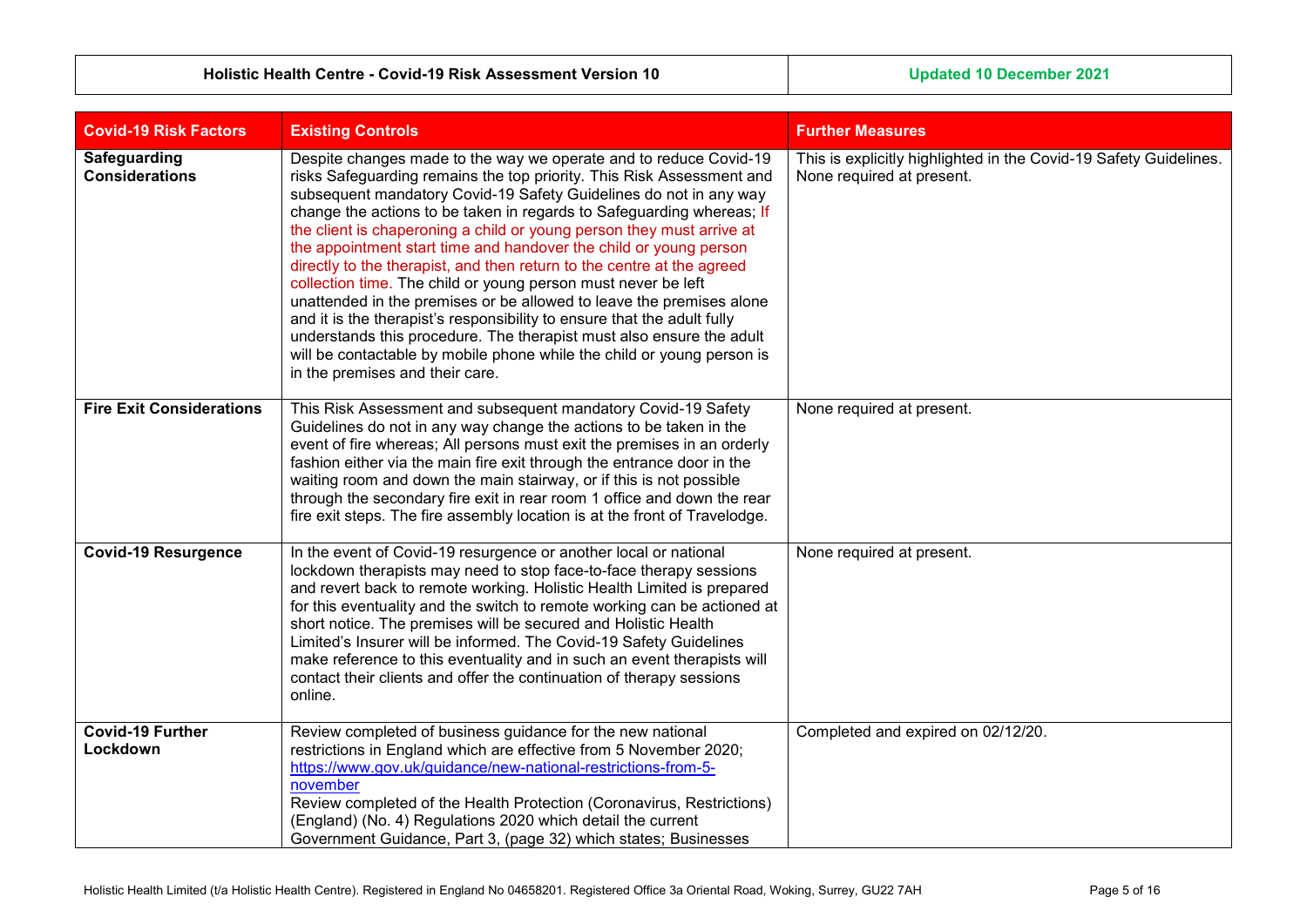**Updated 10 December 2021** 

<span id="page-5-0"></span>

| <b>Covid-19 Risk Factors</b>                         | <b>Existing Controls</b>                                                                                                                                                                                                                                                                                                                                                                                                                                                                                                                                                                                                                                                                                                                                                                                                                                                                                                                                                                | <b>Further Measures</b>                                                         |
|------------------------------------------------------|-----------------------------------------------------------------------------------------------------------------------------------------------------------------------------------------------------------------------------------------------------------------------------------------------------------------------------------------------------------------------------------------------------------------------------------------------------------------------------------------------------------------------------------------------------------------------------------------------------------------------------------------------------------------------------------------------------------------------------------------------------------------------------------------------------------------------------------------------------------------------------------------------------------------------------------------------------------------------------------------|---------------------------------------------------------------------------------|
|                                                      | Permitted to Remain Open. 47. Dental services, opticians, audiology<br>services, chiropody, chiropractors, osteopaths and other medical or<br>health services, including services relating to mental health.<br>https://www.legislation.gov.uk/uksi/2020/1200/pdfs/uksi 20201200 en.<br>pdf                                                                                                                                                                                                                                                                                                                                                                                                                                                                                                                                                                                                                                                                                             |                                                                                 |
| <b>Covid-19 Further</b><br>Lockdown                  | Review of the Government's Covid-19 business guidance;<br>https://www.gov.uk/guidance/working-safely-during-coronavirus-covid-<br>19/offices-and-contact-centres<br>Review of the Government's Local Restrictions Guidance;<br>https://www.gov.uk/find-coronavirus-local-restrictions and<br>https://www.gov.uk/guidance/tier-4-stay-at-home                                                                                                                                                                                                                                                                                                                                                                                                                                                                                                                                                                                                                                            | Completed and expired on 04/01/21.                                              |
| <b>Covid-19 Further</b><br>Lockdown                  | Review of third National Lockdown in England completed National<br>Lockdown: Stay at Home which began from midnight on 05//01/21.<br>Holistic Health Limited is permitted to remain open for business.<br>For details see Reviews & Updates page 13.                                                                                                                                                                                                                                                                                                                                                                                                                                                                                                                                                                                                                                                                                                                                    | Completed between 04 and 06/01/21, expired 11/04/21                             |
| <b>Covid-19 New SARS-</b><br>CoV-2 Variant in the UK | Review completed of Government guidance and articles about the new<br>SARS-CoV-2 variant VUI-202012/01 & VOC-202102/02 (also referred<br>to as the Kent variant) which has been discovered in the UK and<br>transmits more easily than other strains.<br>Review completed and ongoing of Government guidance and articles<br>about the new SARS-CoV-2 variant VOC-202012/02 (other names<br>501Y.V2 and B.1.351, also referred to as the South African variant)<br>which has been discovered the Goldsworth Park and Maybury areas of<br>Woking;<br>https://www.gov.uk/government/collections/new-sars-cov-2-variant<br>updated 12/02/21.<br>Government advice continues to state "the way to control this virus is<br>the same, whatever the variant. It will not spread if we avoid close<br>contact with others. Wash your hands, wear a mask, keep your<br>distance from others, and reduce your social contacts".<br>Review completed of Surrey County Council Local Surge Testing | Reviews completed between 22/12/20 to 18/02/21 and close<br>monitoring ongoing. |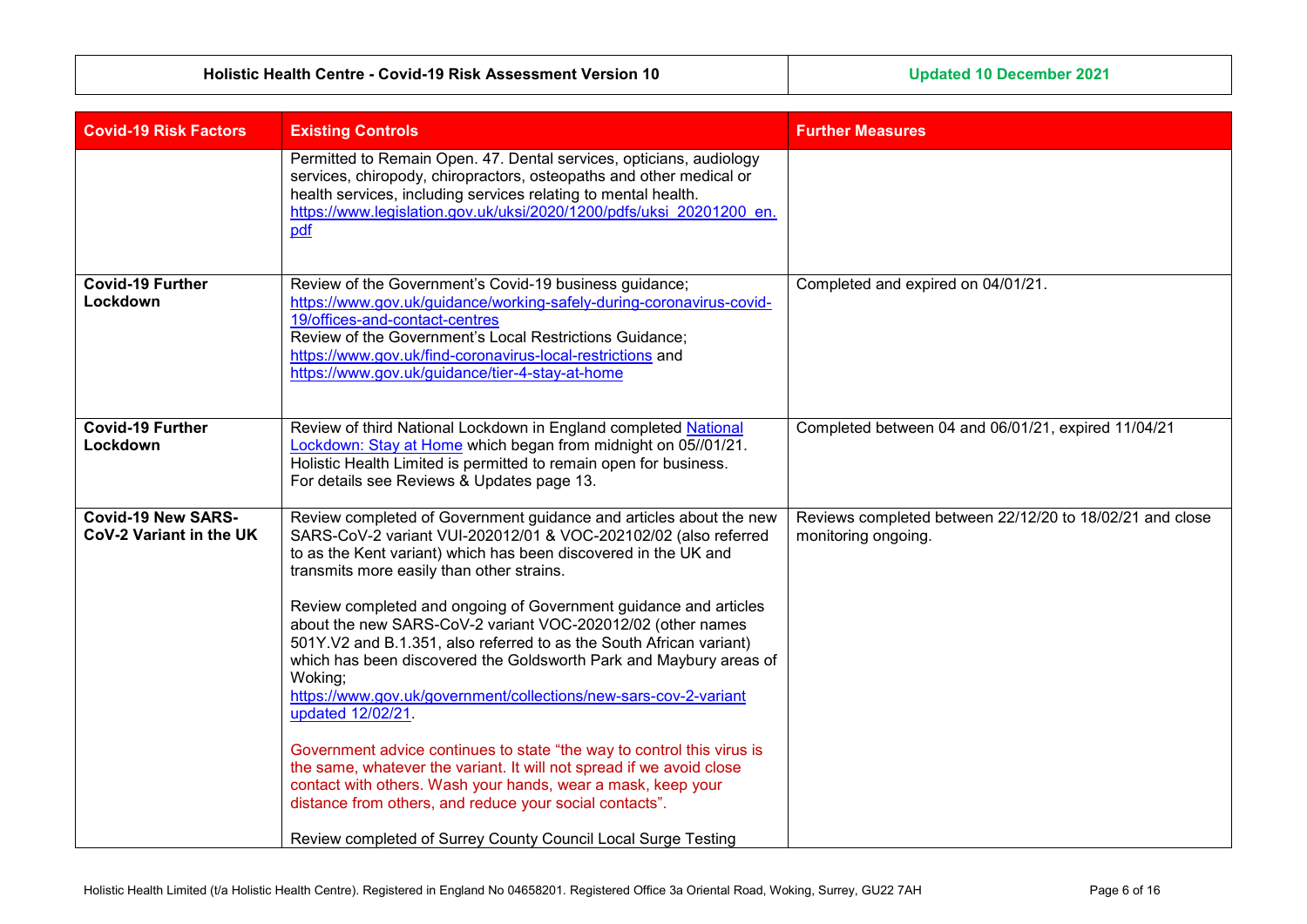| <b>Covid-19 Risk Factors</b>                         | <b>Existing Controls</b>                                                                                                                                                                                                                                                                                                    | <b>Further Measures</b>                                                 |
|------------------------------------------------------|-----------------------------------------------------------------------------------------------------------------------------------------------------------------------------------------------------------------------------------------------------------------------------------------------------------------------------|-------------------------------------------------------------------------|
|                                                      | which has been completed in Goldsworth Park, and has commenced in<br>the Maybury area of Woking on 18/02/21;<br>https://www.surreycc.gov.uk/people-and-community/emergency-<br>planning-and-community-safety/coronavirus/surge-<br>testing#phaseonesurge                                                                    |                                                                         |
|                                                      | Surrey County Council's guidance states that national restrictions<br>remain the same in these areas, as they have been since the third<br>national lockdown began on 04/02/21.                                                                                                                                             |                                                                         |
|                                                      | The premises is located in Woking town centre and Surrey County<br>Council's postcode checker confirms that the premises postcode GU22<br>7AH is not in the testing area.                                                                                                                                                   |                                                                         |
|                                                      | Risk Assessment reviewed, compliance with Safety Guidelines<br>reviewed to ensure continued compliance with vital "Hands, Face &<br>Space" advice. As these new variants are new developments close<br>monitoring will continue while the Government and local Surrey County<br>Council assess and release further updates. |                                                                         |
| <b>Covid-19 New SARS-</b><br>CoV-2 Variant in the UK | Review completed of The UK Health Security Agency (UKHSA)<br>guidance, COVID-19 variants identified in the UK, Latest updates on<br>SARS-CoV-2 variants detected in the UK (Omicron variant);                                                                                                                               | Reviews completed between 02 and 09/12/21. Close<br>monitoring ongoing. |
|                                                      | https://www.gov.uk/government/news/covid-19-variants-identified-in-<br>the-uk                                                                                                                                                                                                                                               |                                                                         |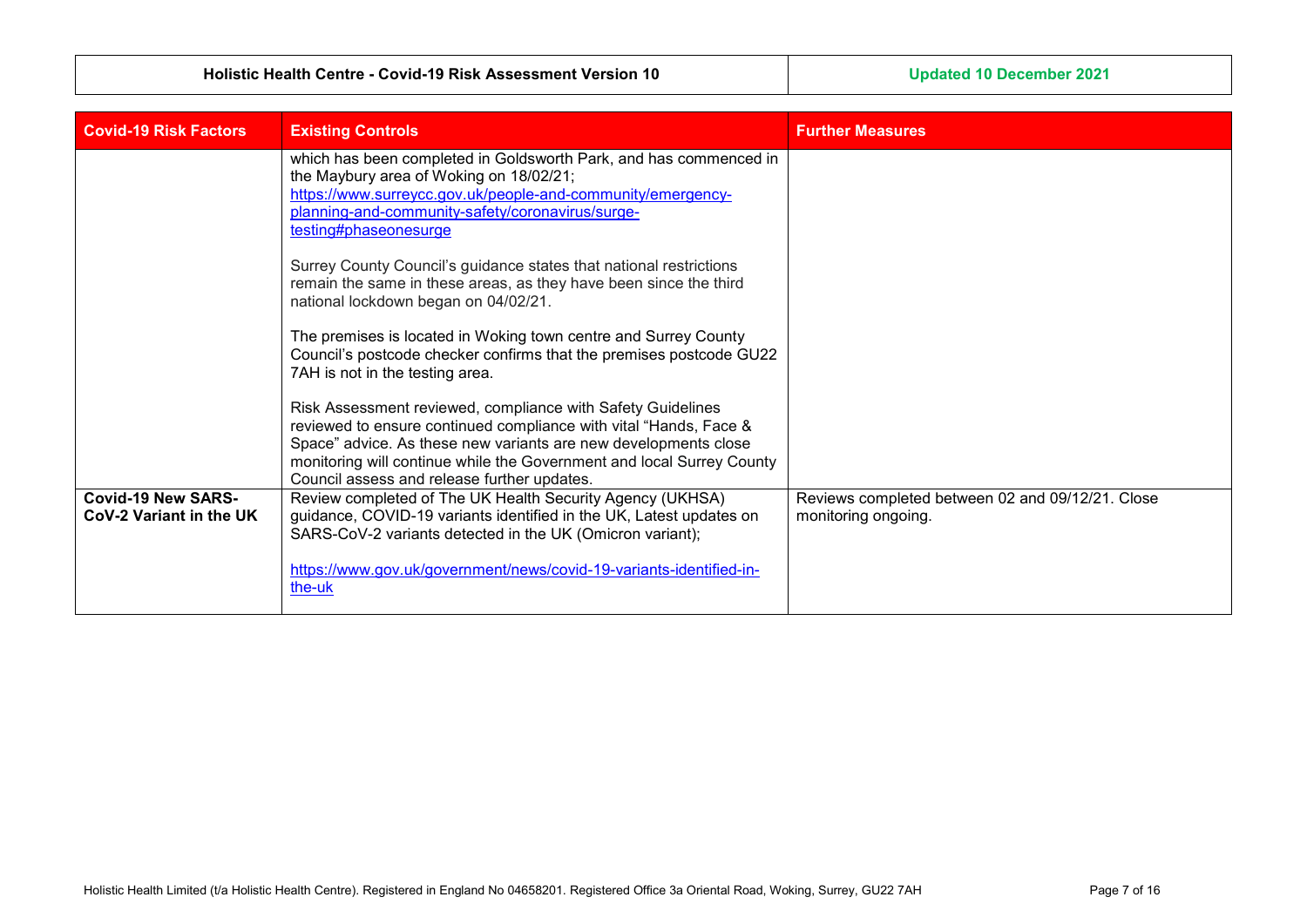| <b>Covid-19 Risk Mitigation</b> | <b>Controls &amp; Measures</b>                                                                                                                                                                                                                                                                                                                                                                                                                                                                                                                                                                                                                                                                                                                                                                                                                                            | <b>Further Measures</b>   |
|---------------------------------|---------------------------------------------------------------------------------------------------------------------------------------------------------------------------------------------------------------------------------------------------------------------------------------------------------------------------------------------------------------------------------------------------------------------------------------------------------------------------------------------------------------------------------------------------------------------------------------------------------------------------------------------------------------------------------------------------------------------------------------------------------------------------------------------------------------------------------------------------------------------------|---------------------------|
| <b>Entrance Door</b>            | Access to the premises is restricted to clients or visitors with pre-<br>booked appointments only. Intercom is sanitised on a regular basis.<br>The entrance door remains shut which removes the risk of clients<br>without appointments or unauthorised visitors from entering the<br>premises. All persons are required to use hand sanitiser before<br>entering the premises. Covid-19 signage installed.                                                                                                                                                                                                                                                                                                                                                                                                                                                              | None required at present. |
| <b>Waiting Room</b>             | Waiting room has been taken out of use to ensure that clients remain<br>socially distanced. This room has essentially become a corridor for the<br>time being and the furniture is not touched or contaminated. The water<br>machine has been taken out of use to remove the risk of touch<br>contamination, complimentary tea and water is not available. If clients<br>bring their own drink they must take it away with them when they leave,<br>waste bin has been removed. Covid-19 signage installed.                                                                                                                                                                                                                                                                                                                                                               | None required at present. |
| Room 1 Office                   | Room 1 Office remains unoccupied and out of use and is only<br>accessed by clients to make payment. Clients only enter this room as<br>the payment card terminal counter to make payment and only for a<br>brief time. The payment card terminal (PDQ) is regularly sanitised to<br>reduce the risk of touch contamination. First Aid kits have been<br>checked and are up to date, a stock of disposable gloves are available,<br>hand sanitiser dispenser is installed, paper roll dispenser is installed,<br>waste bin is double lined and is regularly emptied. Covid-19 signage is<br>installed, Covid-19 Safety Guidelines are on display, and a copy of this<br>Risk Assessment is available. The window in this room is open to allow<br>for a continual change of air into the central waiting room area and<br>through the premises which further reduces risk. | None required at present. |
| <b>Therapy Room 2</b>           | No self-employed therapists are currently practicing at the premises<br>and Therapy room 2 remains unoccupied and out of use. Clients do not<br>have access to this room so furniture is not touched or contaminated.                                                                                                                                                                                                                                                                                                                                                                                                                                                                                                                                                                                                                                                     | None required at present. |
| <b>Therapy Room 3</b>           | Therapy room 3 is used by Psychotherapist Raphael Lopez de Soto<br>only. The therapist and a maximum of 2 clients are allowed in this room<br>at any one time, (i.e. 2 children, or 2 adults, or 1 adult with 1 child).<br>Chairs have been re-arranged to ensure 2 metres social distancing is<br>maintained between the therapist and the clients. Only a very limited<br>amount of playroom equipment that can be thoroughly sanitised after<br>each use can be used. Paper roll dispenser is installed and Evans                                                                                                                                                                                                                                                                                                                                                      | None required at present. |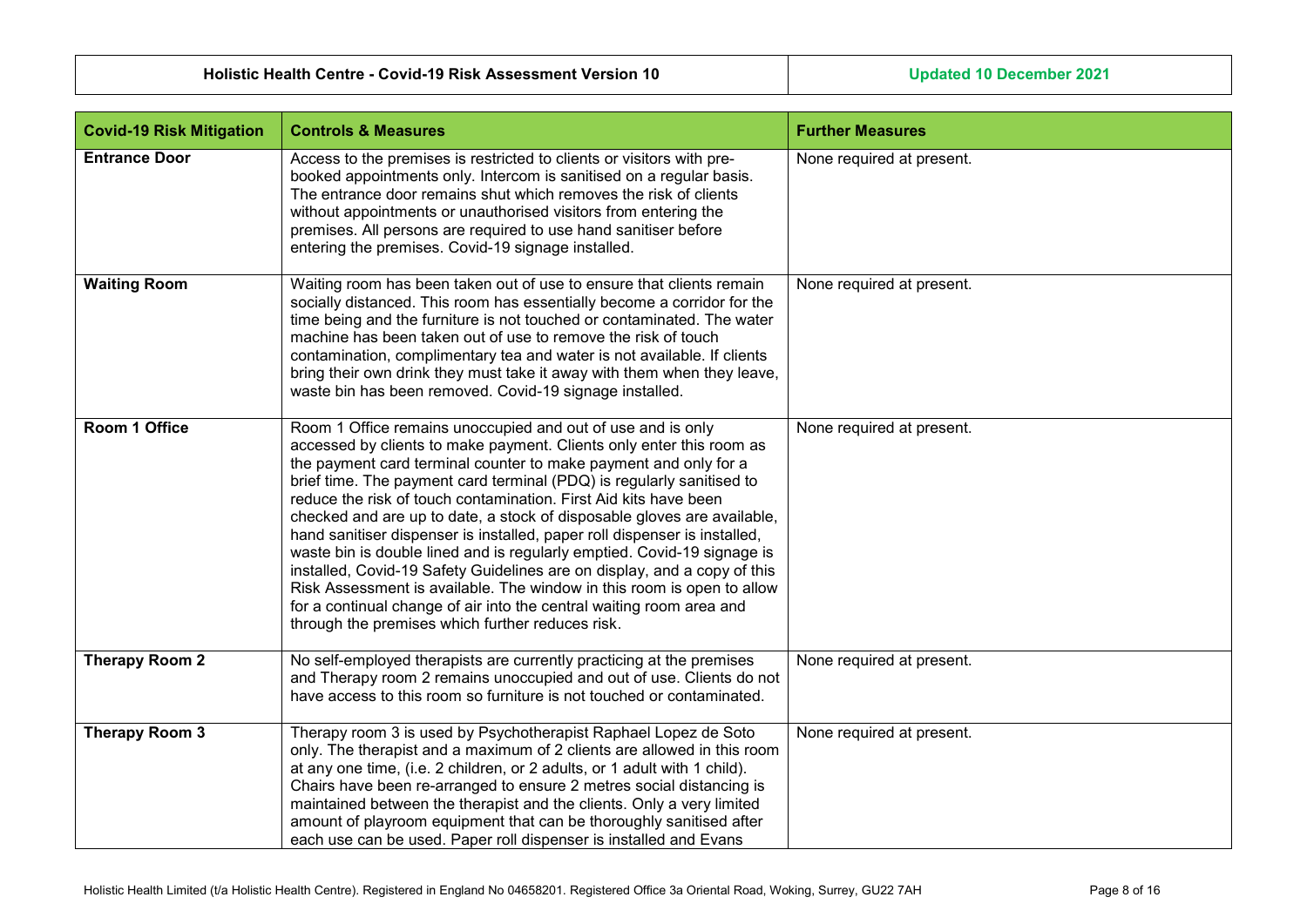**holistic Equation Centre -19 Risk Assessment Assessment Properties and Network Assessment Properties and Network Assessment Properties and Network Assessment Properties and Network Assessment Properties and Network Assess** 

<span id="page-8-0"></span>

| <b>Covid-19 Risk Mitigation</b> | <b>Controls &amp; Measures</b>                                                                                                                                                                                                                                                                                                                                                                                                                                                                                                                                                                                                                                                                                                                                                                                                                                                                                                                                                                                                                                                                                                                                                                                                      | <b>Further Measures</b>                                                                                                                                                                                                                              |
|---------------------------------|-------------------------------------------------------------------------------------------------------------------------------------------------------------------------------------------------------------------------------------------------------------------------------------------------------------------------------------------------------------------------------------------------------------------------------------------------------------------------------------------------------------------------------------------------------------------------------------------------------------------------------------------------------------------------------------------------------------------------------------------------------------------------------------------------------------------------------------------------------------------------------------------------------------------------------------------------------------------------------------------------------------------------------------------------------------------------------------------------------------------------------------------------------------------------------------------------------------------------------------|------------------------------------------------------------------------------------------------------------------------------------------------------------------------------------------------------------------------------------------------------|
|                                 | Vanodine Safe Zone Plus™ is supplied. The therapist is to practice<br>with a window open for fresh air into the room, and between clients the<br>door is left open for air change through the room. If air-con is used a<br>window should be open or ajar for fresh air into the room.                                                                                                                                                                                                                                                                                                                                                                                                                                                                                                                                                                                                                                                                                                                                                                                                                                                                                                                                              |                                                                                                                                                                                                                                                      |
| <b>Therapy Room 4</b>           | No self-employed therapists are currently practicing at the premises<br>and Therapy room 2 remains unoccupied and out of use. Clients do not<br>have access to this room so furniture is not touched or contaminated.                                                                                                                                                                                                                                                                                                                                                                                                                                                                                                                                                                                                                                                                                                                                                                                                                                                                                                                                                                                                               | None required at present.                                                                                                                                                                                                                            |
| <b>WC</b>                       | WC is available for use, and for hand washing and hand sanitising.<br>Evans Vanodine Trigon® Plus hand wash (EN 1499, EN 13727 & EN<br>1276; kills 99.999% of bacteria) is located in the WC with single use<br>paper towels. Hand sanitiser dispenser containing Purell® Advanced<br>Hygienic Hand Sanitising Foam (Conforms to EN 1500, Virucidal<br>according to EN 14476, Bactericidal EN 1040, EN 13727, EN 1276<br>Yeasticidal, EN 1275, EN 1650, EN 13624, Fungicial EN 1650) is<br>located in the WC.<br>Covid-19 signage which gives instruction on how to wash hands is<br>installed in the WC.                                                                                                                                                                                                                                                                                                                                                                                                                                                                                                                                                                                                                           | At regular intervals the WC is cleaned and sanitised using<br>Evans Vanodine Safe Zone Plus™ and if necessary Bleach.<br>At regular intervals the WC hand sanitiser, hand wash and<br>paper consumables are checked and replenished as<br>necessary. |
| <b>Insurance</b>                | Holistic Health Limited complies with its insurance obligations and has<br>kept its Insurer RSA updated via Broker Marsh Commercial throughout<br>the Covid-19 pandemic and lockdown. The premises have been deep<br>cleaned, Covid-19 specific signage has been installed and PPE,<br>consumables and cleaning materials stocked before re-opening on<br>01/06/20 and stock levels are regularly monitored. The Covid-19 Risk<br>Assessment has been completed and Covid-19 Safety Guidelines<br>published. On 09/06/20 Marsh Commercial confirmed that Holistic<br>Health Limited had completed necessary measures to re-open the<br>premises on 01/06/20.<br>On 12/11/20 Marsh Commercial re-confirmed in writing that Holistic<br>Health Limited had completed necessary measures to remain open<br>and continue trading during the Lockdown in England.<br>On 08/01/21 Marsh Commercial re-confirmed in writing that Holistic<br>Health Limited's Employer and Public Liability Insurance remains in<br>place during the third National Lockdown in England which began on<br>05/01/21.<br>On 25/03/21 Marsh Commercial renewed Health Limited's Employer<br>and Public Liability Insurance and confirmed our cover remains in | None required at present.                                                                                                                                                                                                                            |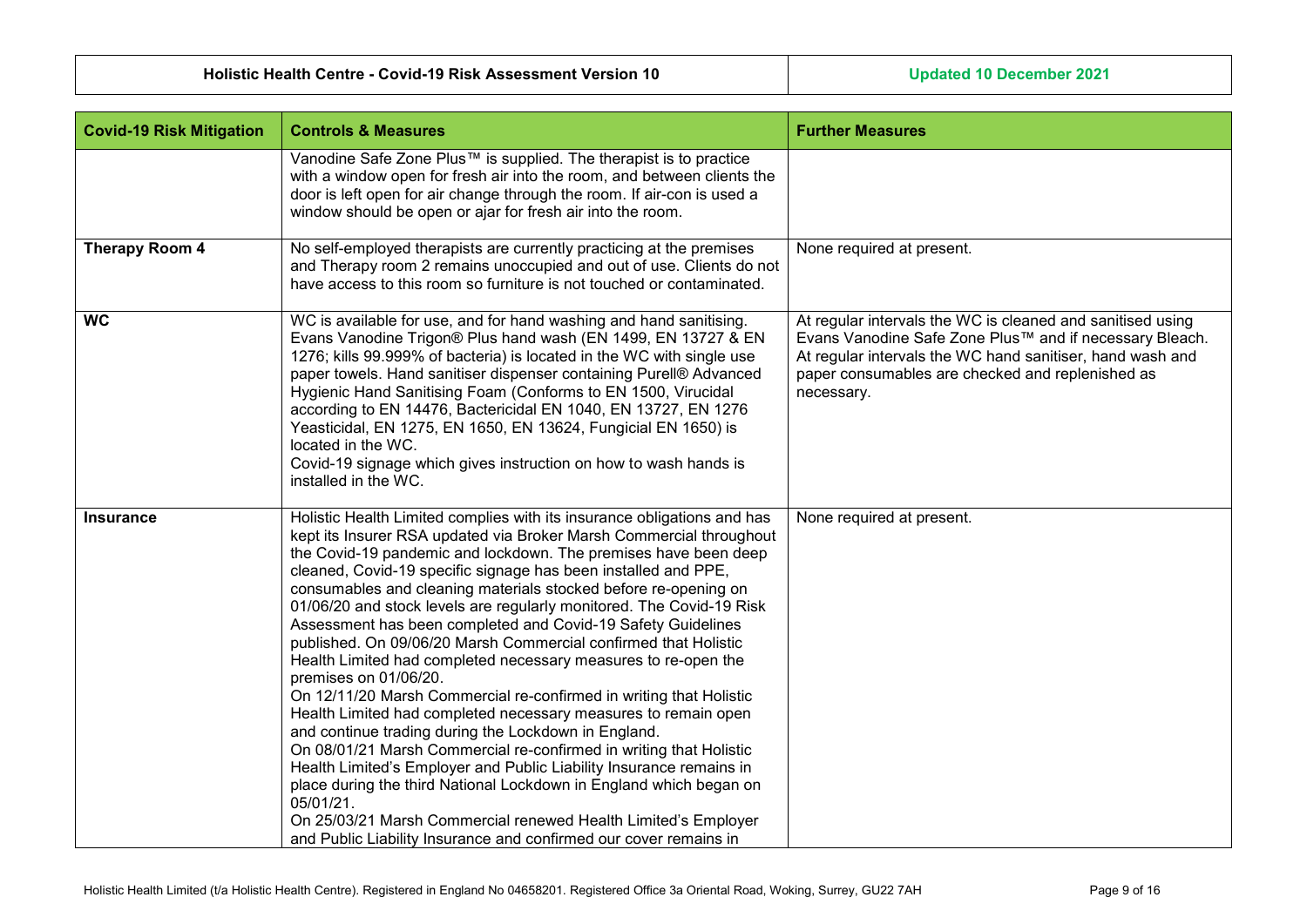**Updated 10 December 2021** 

| <b>Covid-19 Risk Mitigation</b>   | <b>Controls &amp; Measures</b>                                                                                                                                                                                                                                       | <b>Further Measures</b>   |
|-----------------------------------|----------------------------------------------------------------------------------------------------------------------------------------------------------------------------------------------------------------------------------------------------------------------|---------------------------|
|                                   | place during the ongoing Covid-19 restrictions.<br>Current "Moving to Plan B" in England effective 10/12/21 does not<br>suggest the premises needs to close, therefore March Commercial do<br>not need contacting at this time.                                      |                           |
| <b>Working from home</b><br>(WFH) | Currently only Psychotherapist Raphael Lopez de Soto is practicing in<br>person at the premises. To ensure risk is minimised as much as<br>possible the other employee continues to WFH and no self-employed<br>therapists are currently practicing at the premises. | None required at present. |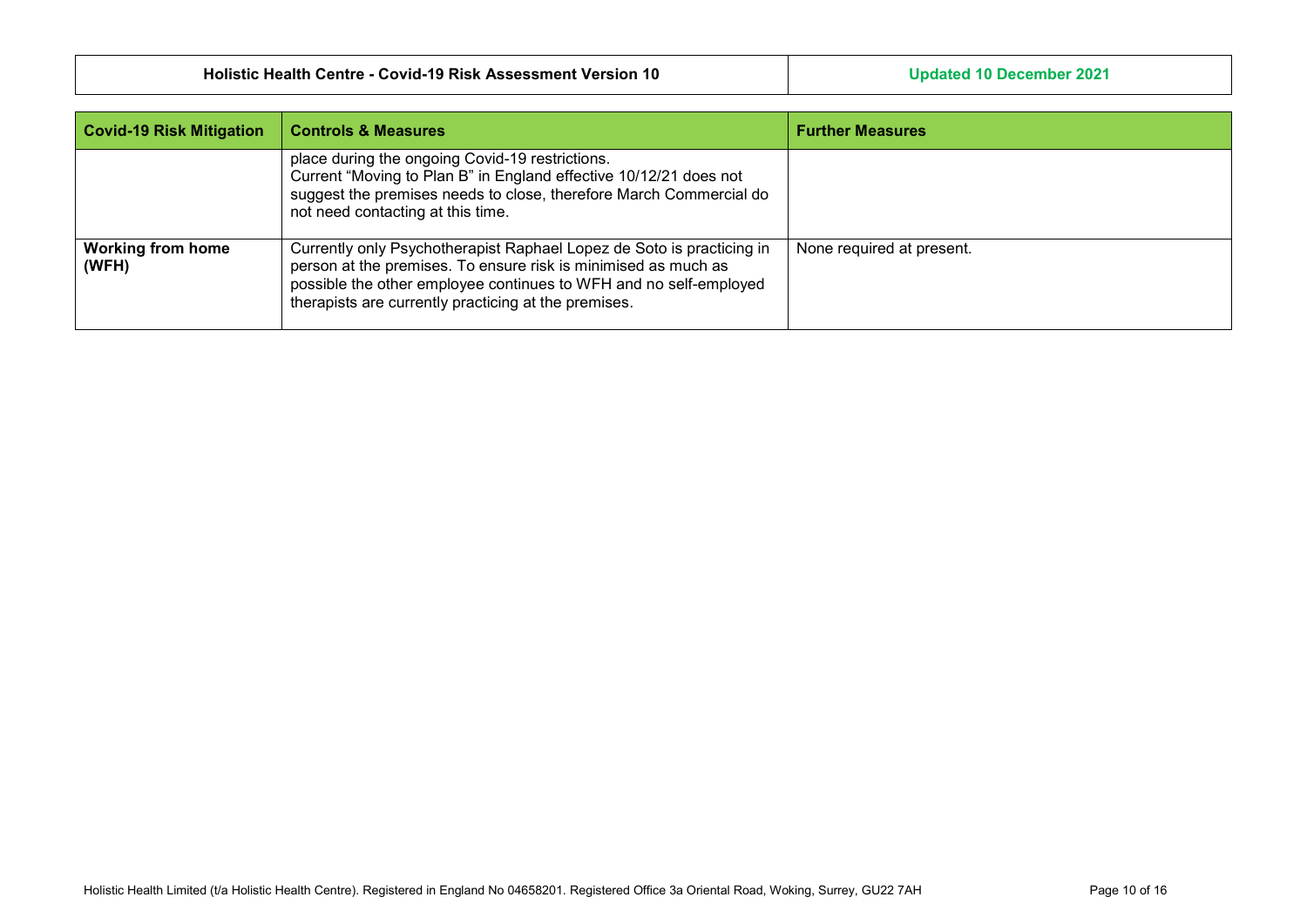| Holistic Health Centre - Covid-19 Risk Assessment Version 10 | Updated 10 December 2021 |
|--------------------------------------------------------------|--------------------------|
|--------------------------------------------------------------|--------------------------|

| <b>Reviews &amp; Updates</b>                                                                                                                                                                      | <b>Status &amp; Initials</b>                                                                                                                                                                                                                            | <b>Date</b>           |
|---------------------------------------------------------------------------------------------------------------------------------------------------------------------------------------------------|---------------------------------------------------------------------------------------------------------------------------------------------------------------------------------------------------------------------------------------------------------|-----------------------|
| Premises deep cleaned.                                                                                                                                                                            | Completed TD                                                                                                                                                                                                                                            | 17/05/20              |
| Covid-19 Risk Assessment and subsequent mandatory Covid-19 Safety Guidelines completed.                                                                                                           | Completed TD                                                                                                                                                                                                                                            | $\overline{21/05/20}$ |
| Carpeting deep cleaned and sanitised (Gold Standard option) by Pro Carpet Cleaning Godalming.                                                                                                     | Completed TD                                                                                                                                                                                                                                            | 26/05/20              |
| Covid-19 specific signage installed.                                                                                                                                                              | Completed TD                                                                                                                                                                                                                                            | 30/05/20              |
| Additional stockpile PPE, consumables and cleaning materials ordered.                                                                                                                             | Completed TD                                                                                                                                                                                                                                            | 02/06/20              |
| Review one week after re-opening to ensure effectiveness and workability of the mandatory Covid-19<br>Safety Guidelines, and to gauge client reaction and compliance.                             | Reviewed. No amendments required.<br>Mandatory safety guidelines are being<br>complied with, positive client feedback to RL.<br><b>TD</b>                                                                                                               | 07/06/20              |
| Review one week after re-opening to evaluate if TD can return to working at the premises.                                                                                                         | Reviewed. To continue to minimise risk TD<br>to continue working remotely for the time<br>being.TD                                                                                                                                                      | 07/06/20              |
| Review to evaluate if any self-employed therapists can make a gradual return to the centre.                                                                                                       | Reviewed. To continue to minimise risk<br>Raphael to continue working at the centre<br>only. All self-employed therapists will<br>continue to work remotely until at least<br>September 2020. All self-employed<br>therapists have been informed by TD. | 19/06/20              |
| Review of reducing 2 metres social distancing inside premises to "one metre plus" which the<br>Government will make effective in England from 04/07/20.                                           | Reviewed. To continue to minimise risk the 2<br>metres social distancing will be maintained<br>inside premises. Existing signage to remain<br>as is. TD                                                                                                 | 04/07/20              |
| Review one week after the Government's relaxation of Covid-19 restrictions in England scheduled to<br>take place on Saturday 04/07/20 to evaluate if any safety measures could/should be relaxed. | Reviewed. No relaxation of Covid-19 Safety<br>Guidelines will be made therefore no<br>amendments are required. Mandatory safety<br>guidelines are being complied with. TD                                                                               | 11/07/20              |
| Additional stockpile PPE, consumables and cleaning materials ordered.                                                                                                                             | Completed TD                                                                                                                                                                                                                                            | 14/07/20              |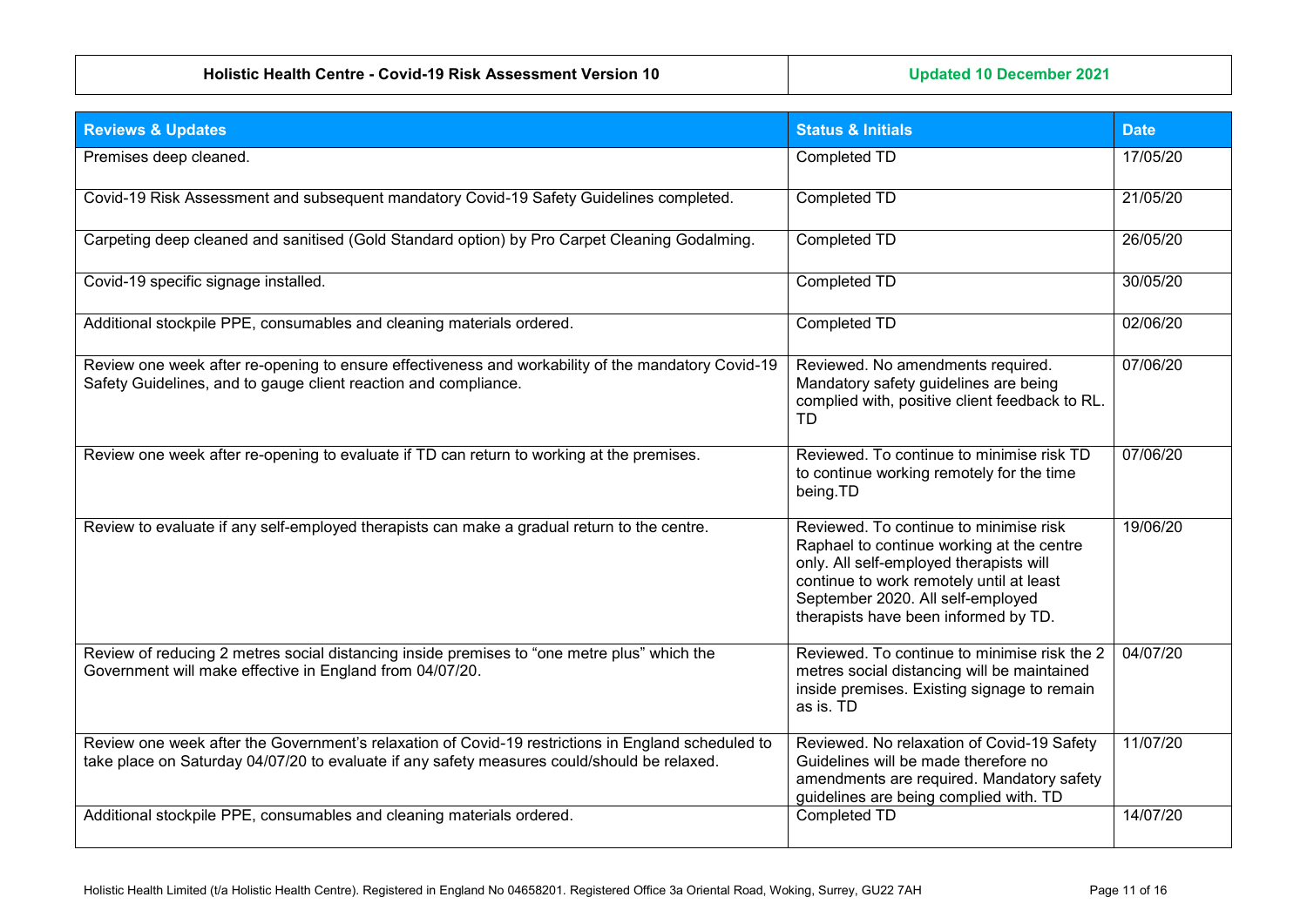## **Updated 10 December 2021**

| <b>Reviews &amp; Updates</b>                                                                                                                                                                                                                                                                                                                                                                                                                                                                                                                | <b>Status &amp; Initials</b>                                                                                                                                                                                      | <b>Date</b> |
|---------------------------------------------------------------------------------------------------------------------------------------------------------------------------------------------------------------------------------------------------------------------------------------------------------------------------------------------------------------------------------------------------------------------------------------------------------------------------------------------------------------------------------------------|-------------------------------------------------------------------------------------------------------------------------------------------------------------------------------------------------------------------|-------------|
| Review of Government's proposal to make wearing face coverings mandatory for shoppers in shops<br>in England from 24 July 2020.                                                                                                                                                                                                                                                                                                                                                                                                             | Reviewed, premises are classified as an<br>office therefore not applicable. Clients will<br>continue to be encouraged to wear face<br>masks as per the Covid-19 Safety<br>Guidelines.                             | 14/07/20    |
| Review of media rumour that Government are to make wearing face coverings mandatory in offices<br>in England?                                                                                                                                                                                                                                                                                                                                                                                                                               | Reviewed and completed. Additional PPE<br>ordered 14/07/20 in preparedness. Rumour<br>was unfounded and clients will continue to<br>be encouraged to wear face masks as per<br>the Covid-19 Safety Guidelines. TD | 14/08/20    |
| Government has announced that NHS Track & Trace and Public Health England (PHE) are to be<br>amalgamated into a new body to be named the National Institute for Health Protection (NIHP).                                                                                                                                                                                                                                                                                                                                                   | Completed. Risk Assessment and Covid-19<br>Safety Guidelines updated as far as<br>possible, to be further updated when more<br>details about NIHP are confirmed by the<br>Government. TD                          | 17/08/20    |
| Review due mid-August 2020 to explore the feasibility of return of self-employed therapists to the<br>premises September 2020. Risk Assessment Version 1 applicable from 01/06/20 to 31/08/20 to be<br>replaced with Risk Assessment Version 2 effective from 01/09/20, which takes in to account self-<br>employed therapists and their client groups returning to the premises from 01/09/20, and any<br>changes Government. Covid-19 Safety Guidelines updated accordingly for use from 01/09/20,<br>websites to be updated by 01/09/20. | <b>Completed TD</b>                                                                                                                                                                                               | 20/08/20    |
| Only one self-employed therapist has returned to practice at the premises for one 3 hour period each<br>week, this does not significantly increase footfall in the premises and is well within the scope of this<br>Risk Assessment, no changes made.                                                                                                                                                                                                                                                                                       | Completed TD                                                                                                                                                                                                      | 14/09/20    |
| Stockpiled PPE, consumables and cleaning materials checked no additional stocks necessary at this<br>time.                                                                                                                                                                                                                                                                                                                                                                                                                                  | Completed TD                                                                                                                                                                                                      | 30/09/20    |
| Under review, media reports of increase in Covid-19 cases in NE England and other parts of the UK.                                                                                                                                                                                                                                                                                                                                                                                                                                          | Completed TD                                                                                                                                                                                                      | 31/10/20    |
| Deep clean of the premises completed.                                                                                                                                                                                                                                                                                                                                                                                                                                                                                                       | Completed TD                                                                                                                                                                                                      | 29/11/20    |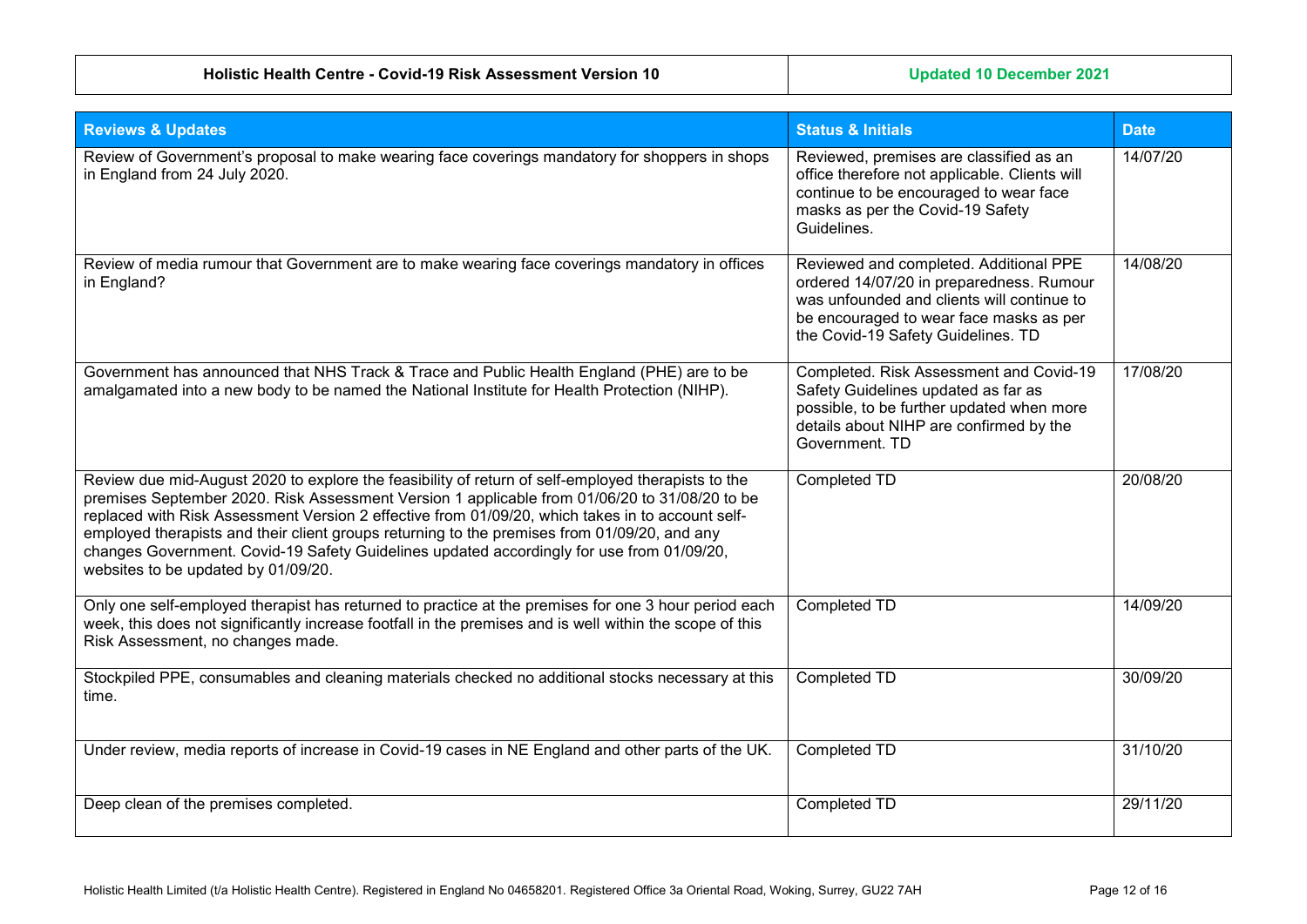**holistic Assessment Centre -** *Covid-Updated 10 December 2021* 

| <b>Reviews &amp; Updates</b>                                                                                                                                                                                                                                                                                                                                                                                                                                                                                                                                                                                                                                                                                                                            | <b>Status &amp; Initials</b>                                                                                                                                                                                                                                                                                                | <b>Date</b>             |
|---------------------------------------------------------------------------------------------------------------------------------------------------------------------------------------------------------------------------------------------------------------------------------------------------------------------------------------------------------------------------------------------------------------------------------------------------------------------------------------------------------------------------------------------------------------------------------------------------------------------------------------------------------------------------------------------------------------------------------------------------------|-----------------------------------------------------------------------------------------------------------------------------------------------------------------------------------------------------------------------------------------------------------------------------------------------------------------------------|-------------------------|
| Review completed of business guidance for the new national restrictions in England which are<br>effective from 5 November 2020; https://www.gov.uk/guidance/new-national-restrictions-from-5-<br>november<br>Review completed of the Health Protection (Coronavirus, Restrictions) (England) (No. 4) Regulations<br>2020 which detail the current Government Guidance, Part 3, (page 32), Businesses Permitted to<br>Remain Open, 47. Dental services, opticians, audiology services, chiropody, chiropractors,<br>osteopaths and other medical or health services, including services relating to mental health.<br>https://www.legislation.gov.uk/uksi/2020/1200/pdfs/uksi 20201200 en.pdf                                                            | Completed TD<br>Further Review Completed TD                                                                                                                                                                                                                                                                                 | 02/11/20<br>11/11/20    |
| Marsh Commercial (Holistic Health Limited's Insurance Broker) re-confirmed in writing that Holistic<br>Health Limited had completed necessary measures to remain open and continue trading during the<br>Lockdown in England.                                                                                                                                                                                                                                                                                                                                                                                                                                                                                                                           | Completed TD                                                                                                                                                                                                                                                                                                                | 12/11/20                |
| Review of the Government's New SARS-CoV-2 variant information and guidance.                                                                                                                                                                                                                                                                                                                                                                                                                                                                                                                                                                                                                                                                             | <b>Completed TD</b>                                                                                                                                                                                                                                                                                                         | 21 to 29/12/20          |
| Review of the Government's Covid-19 business guidance completed and is under constant review;<br>https://www.gov.uk/guidance/working-safely-during-coronavirus-covid-19/offices-and-contact-centres<br>Review of the Government's Local Restrictions Guidance completed is under constant review;<br>https://www.gov.uk/find-coronavirus-local-restrictions and https://www.gov.uk/guidance/tier-2-high-<br>alert                                                                                                                                                                                                                                                                                                                                       | Holistic Health Limited is permitted to remain<br>open during Tier 2 High Alert to provide<br>essential psychological and mental health<br>services in accordance with Government<br>guidance and legislation. Risk Assessment,<br>mandatory Covid-19 Safety Guidelines,<br>websites updated accordingly.<br>Completed TD   | 02/12/20                |
| Premises closed for Christmas & New Year holidays 21/12/20 to 03/01/21 inclusive. Deep clean<br>completed 02 & 03/01/21 ahead of opening again on Mon 04/01/21.                                                                                                                                                                                                                                                                                                                                                                                                                                                                                                                                                                                         | Completed TD                                                                                                                                                                                                                                                                                                                | 02 to 03/01/21          |
| Review of the Government's Covid-19 business guidance Closing certain businesses and venues in<br>England updated 24/12/20 completed; https://www.gov.uk/government/publications/further-<br>businesses-and-premises-to-close/closing-certain-businesses-and-venues-in-england<br>Review of Statutory Instrument 2020 No. 1611 The Health Protection (Coronavirus, Restrictions) (All<br>Tiers and Obligations of Undertakings) (England) (Amendment) Regulations 2020 completed;<br>https://www.legislation.gov.uk/uksi/2020/1611/made<br>Review of the Government's Local Restrictions Guidance completed is under constant review;<br>https://www.gov.uk/find-coronavirus-local-restrictions and https://www.gov.uk/guidance/tier-4-stay-at-<br>home | Holistic Health Limited is permitted to remain<br>open during Tier 4 Stay at Home to provide<br>essential psychological and mental health<br>services in accordance with Government<br>guidance and legislation. Risk Assessment,<br>mandatory Covid-19 Safety Guidelines,<br>websites updated accordingly.<br>Completed TD | 21/12/20 to<br>03/01/21 |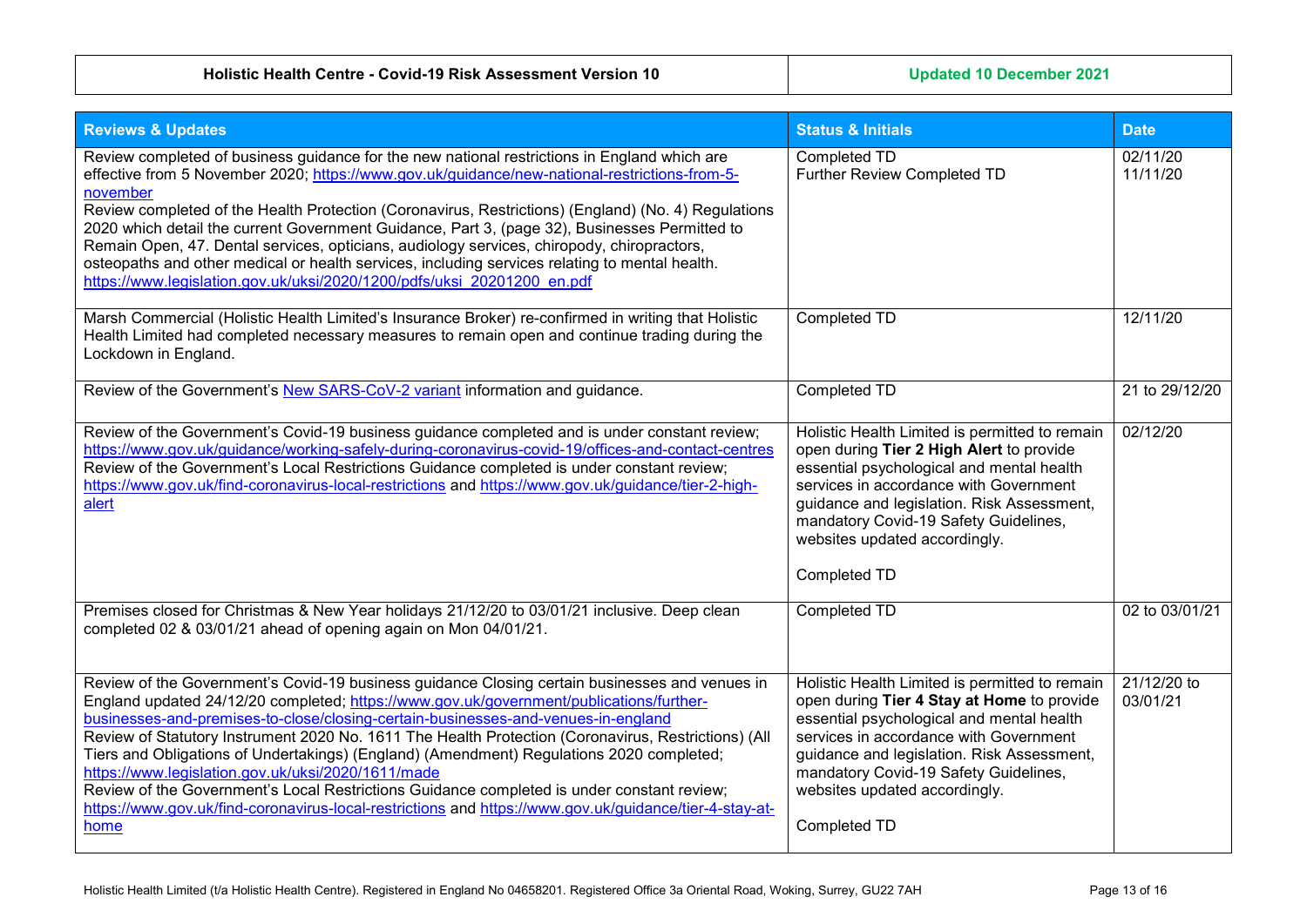## **holistic Equation Centre -19 Risk Assessment Assessment Properties and Network Assessment Properties and Network Assessment Properties and Network Assessment Properties and Network Assessment Properties and Network Assess**

| <b>Reviews &amp; Updates</b>                                                                                                                                                                                                                                                                                                                                                                                                                                                                                                                                                                                                                                                                                                                                                                                                                                                                                                                                                                                                                                                                                                                                                                                                                                                                                                                                         | <b>Status &amp; Initials</b>                                                                                                                                                                                                                                                                                                                       | <b>Date</b>    |
|----------------------------------------------------------------------------------------------------------------------------------------------------------------------------------------------------------------------------------------------------------------------------------------------------------------------------------------------------------------------------------------------------------------------------------------------------------------------------------------------------------------------------------------------------------------------------------------------------------------------------------------------------------------------------------------------------------------------------------------------------------------------------------------------------------------------------------------------------------------------------------------------------------------------------------------------------------------------------------------------------------------------------------------------------------------------------------------------------------------------------------------------------------------------------------------------------------------------------------------------------------------------------------------------------------------------------------------------------------------------|----------------------------------------------------------------------------------------------------------------------------------------------------------------------------------------------------------------------------------------------------------------------------------------------------------------------------------------------------|----------------|
| 04/01/21 the Government announces a third National Lockdown in England effective from midnight<br>on 05/01/21. Review completed of the following guidance and legislation which confirms that Holistic<br>Health Limited can remain open during the National Lockdown in England which began on 05/01/21;<br>The Government's National Lockdown: Stay at Home guidance 04/01/21 updated 06/01/21 confirms;<br>Businesses and venues which can remain open > Healthcare and public services > other<br>medical or health services, including services relating to mental health.<br>Statutory Instruments 2020 No. 1611 The Health Protection (Coronavirus, Restrictions) (All Tiers and<br>Obligations of Undertakings) (England) (Amendment) Regulations 2020 effective 20/12/20 confirm;<br>Businesses allowed to remain open in Tier 4 area > Paragraph 17 > Sub-paragraph (o) dental<br>services, opticians, audiology services, chiropody, chiropractors, osteopaths and other<br>medical or health services, including services relating to mental health<br>Statutory Instruments 2021 No. 8 The Health Protection (Coronavirus, Restrictions) (No. 3) and (All<br>Tiers) (England) (Amendment) Regulations 2021 effective 05/01/21 amends previous Statutory<br>Instruments 2020 No. 1611. Businesses allowed to remain open in Tier 4 area > Paragraph 17 > | Holistic Health Limited is permitted to remain<br>open during this third National Lockdown<br>in England to provide essential<br>psychological and mental health services in<br>accordance with Government guidance and<br>legislation. Risk Assessment, mandatory<br>Covid-19 Safety Guidelines, websites<br>updated accordingly.<br>Completed TD | 04 to 06/01/21 |
| Sub-paragraph (o) dental services, opticians, audiology services, chiropody, chiropractors,<br>osteopaths and other medical or health services, including services relating to mental health<br>remains valid during the National Lockdown in England.                                                                                                                                                                                                                                                                                                                                                                                                                                                                                                                                                                                                                                                                                                                                                                                                                                                                                                                                                                                                                                                                                                               |                                                                                                                                                                                                                                                                                                                                                    |                |
| The Government's Working safely during coronavirus (COVID-19) business guidance (Offices and<br>Contact Centres) updated 01/01/21.                                                                                                                                                                                                                                                                                                                                                                                                                                                                                                                                                                                                                                                                                                                                                                                                                                                                                                                                                                                                                                                                                                                                                                                                                                   |                                                                                                                                                                                                                                                                                                                                                    |                |
| The Government's New SARS-CoV-2 variant information and guidance.                                                                                                                                                                                                                                                                                                                                                                                                                                                                                                                                                                                                                                                                                                                                                                                                                                                                                                                                                                                                                                                                                                                                                                                                                                                                                                    |                                                                                                                                                                                                                                                                                                                                                    |                |
| The Government's Covid-19 business guidance Closing certain businesses and venues in England<br>updated 24/12/20.                                                                                                                                                                                                                                                                                                                                                                                                                                                                                                                                                                                                                                                                                                                                                                                                                                                                                                                                                                                                                                                                                                                                                                                                                                                    |                                                                                                                                                                                                                                                                                                                                                    |                |
| The British Association of Counselling & Psychotherapy (BACP) Coronavirus (COVID-19)<br>Guidance and resources for members updated 05/01/21.                                                                                                                                                                                                                                                                                                                                                                                                                                                                                                                                                                                                                                                                                                                                                                                                                                                                                                                                                                                                                                                                                                                                                                                                                         |                                                                                                                                                                                                                                                                                                                                                    |                |
| On 08/01/21 Marsh Commercial re-confirmed in writing that Holistic Health Limited's Employer and<br>Public Liability Insurance remains in place during the third National Lockdown in England which<br>began on 05/01/21.                                                                                                                                                                                                                                                                                                                                                                                                                                                                                                                                                                                                                                                                                                                                                                                                                                                                                                                                                                                                                                                                                                                                            | Completed TD                                                                                                                                                                                                                                                                                                                                       | 08/01/21       |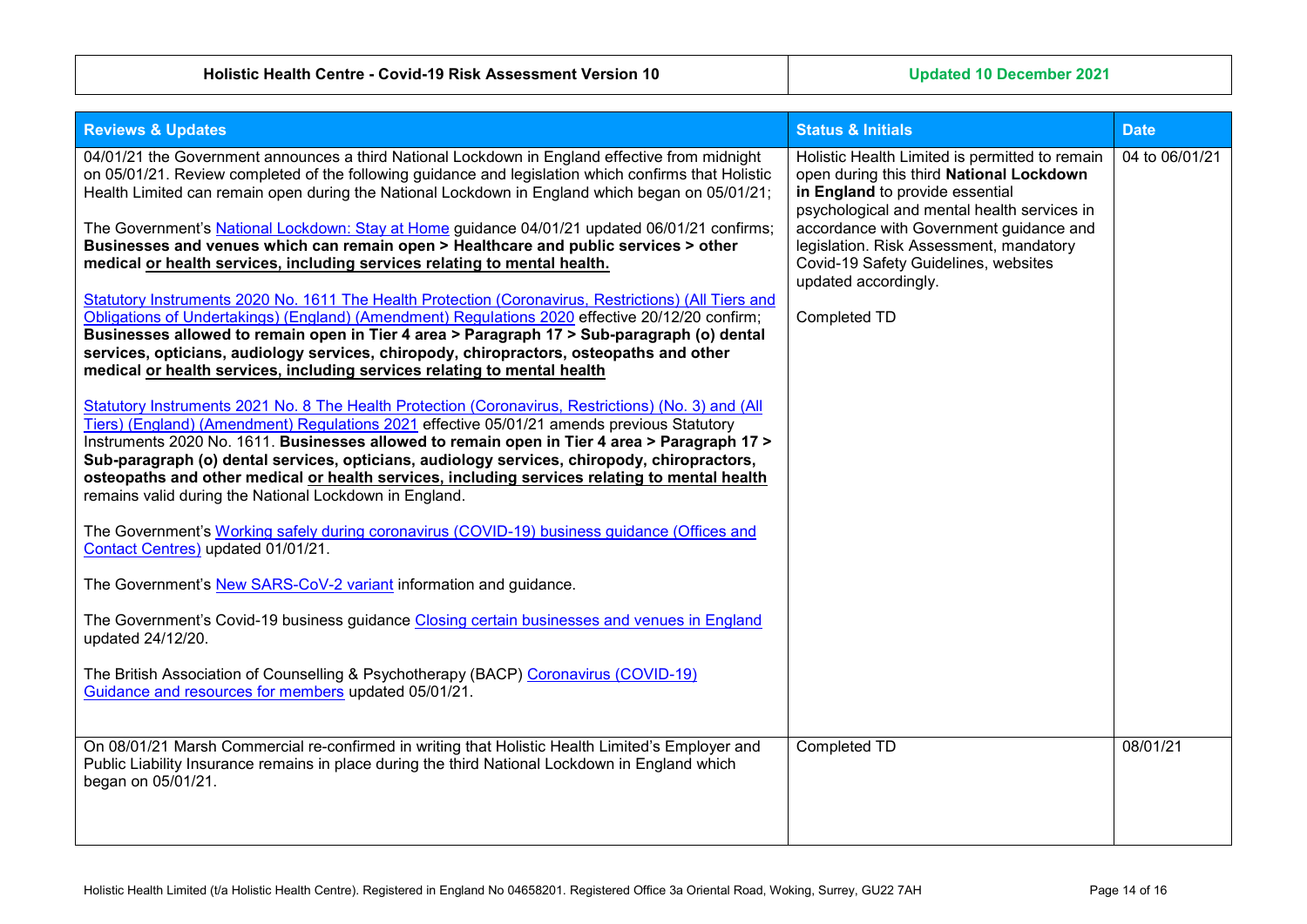**holistic Assessment Centre -** *Covid-Updated 10 December 2021* 

<span id="page-14-0"></span>

| <b>Reviews &amp; Updates</b>                                                                                                                                                                                                                                                                                                                                                                                                  | <b>Status &amp; Initials</b>                                                                                                                                                                                            | <b>Date</b>              |
|-------------------------------------------------------------------------------------------------------------------------------------------------------------------------------------------------------------------------------------------------------------------------------------------------------------------------------------------------------------------------------------------------------------------------------|-------------------------------------------------------------------------------------------------------------------------------------------------------------------------------------------------------------------------|--------------------------|
| Status of Therapy Room 4 changed to unoccupied and out of use because the self-employed<br>therapist who was using therapy room 4 for one evening every week from 14/09/20 to 25/01/21 is not<br>practicing at the premises for the time being. Overcrowding Considerations also updated accordingly.                                                                                                                         | Completed TD                                                                                                                                                                                                            | 26/01/21                 |
| Review completed of the new Covid-19 SARS-CoV-2 variant VUI-202012/01 & VOC-202102/02<br>(referred to as the Kent variant) that has been discovered in parts of the UK.                                                                                                                                                                                                                                                       | Reviews completed, close monitoring<br>ongoing. TD                                                                                                                                                                      | 18/02/21 and<br>ongoing. |
| Review completed of and the new Covid-19 SARS-CoV-2 variant VOC-202012/02 (other names<br>501Y.V2 and B.1.351 referred to as the South African variant) which has been discovered in the<br>Goldsworth Park and Maybury areas of Woking.                                                                                                                                                                                      |                                                                                                                                                                                                                         |                          |
| Review completed of the Government's New SARS-CoV-2 variant information and guidance which<br>has currently not changed.                                                                                                                                                                                                                                                                                                      |                                                                                                                                                                                                                         |                          |
| Review completed of Surrey County Council Local Surge Testing which has been completed in<br>Goldsworth Park, and has commenced in the Maybury area of Woking on 18/02/21.                                                                                                                                                                                                                                                    |                                                                                                                                                                                                                         |                          |
| For details see updated section Covid-19 New SARS-CoV-2 Variant in the UK on page 7.                                                                                                                                                                                                                                                                                                                                          |                                                                                                                                                                                                                         |                          |
| On 25/03/21 Marsh Commercial renewed Health Limited's Employer and Public Liability Insurance<br>and confirmed our cover remains in place during the ongoing Covid-19 restrictions.                                                                                                                                                                                                                                           | Completed TD                                                                                                                                                                                                            | 25/03/21                 |
| Review completed of the following guidance and legislation which confirms that Holistic Health<br>Limited can remain open during the Government's roadmap out of the current lockdown for England<br>which began on 08/03/21;<br>The Government's COVID-19 Response - Spring 2021 roadmap out of the current lockdown for                                                                                                     | Holistic Health Limited is permitted to remain<br>open during the Government's roadmap out<br>of the current lockdown for England which<br>began on 08/03/21. Risk Assessment,<br>mandatory Covid-19 Safety Guidelines, | 08/03/21 to<br>11/04/21  |
| а.<br>England published 22/02/21.                                                                                                                                                                                                                                                                                                                                                                                             | websites updated accordingly. Completed<br>TD.                                                                                                                                                                          |                          |
| The Health Protection (Coronavirus, Restrictions) (Steps) (England) Regulations 2021, Statutory<br>b.<br>Instruments No 364 legislation effective 29/03/21 which confirms;                                                                                                                                                                                                                                                    |                                                                                                                                                                                                                         |                          |
| SCHEDULE 1 Step 1 > PART 2 Closure of, and restrictions on, businesses > Businesses<br>allowed to remain open in Step 1 area > (o) dental services, opticians, audiology services,<br>chiropody, chiropractors, osteopaths and other medical or health services, including<br>services which incorporate personal care services and treatments required by those with<br>disabilities and services relating to mental health. |                                                                                                                                                                                                                         |                          |
| c. The Government's Covid-19 business guidance (Offices and Contact Centres) updated 08/04/21.                                                                                                                                                                                                                                                                                                                                |                                                                                                                                                                                                                         |                          |